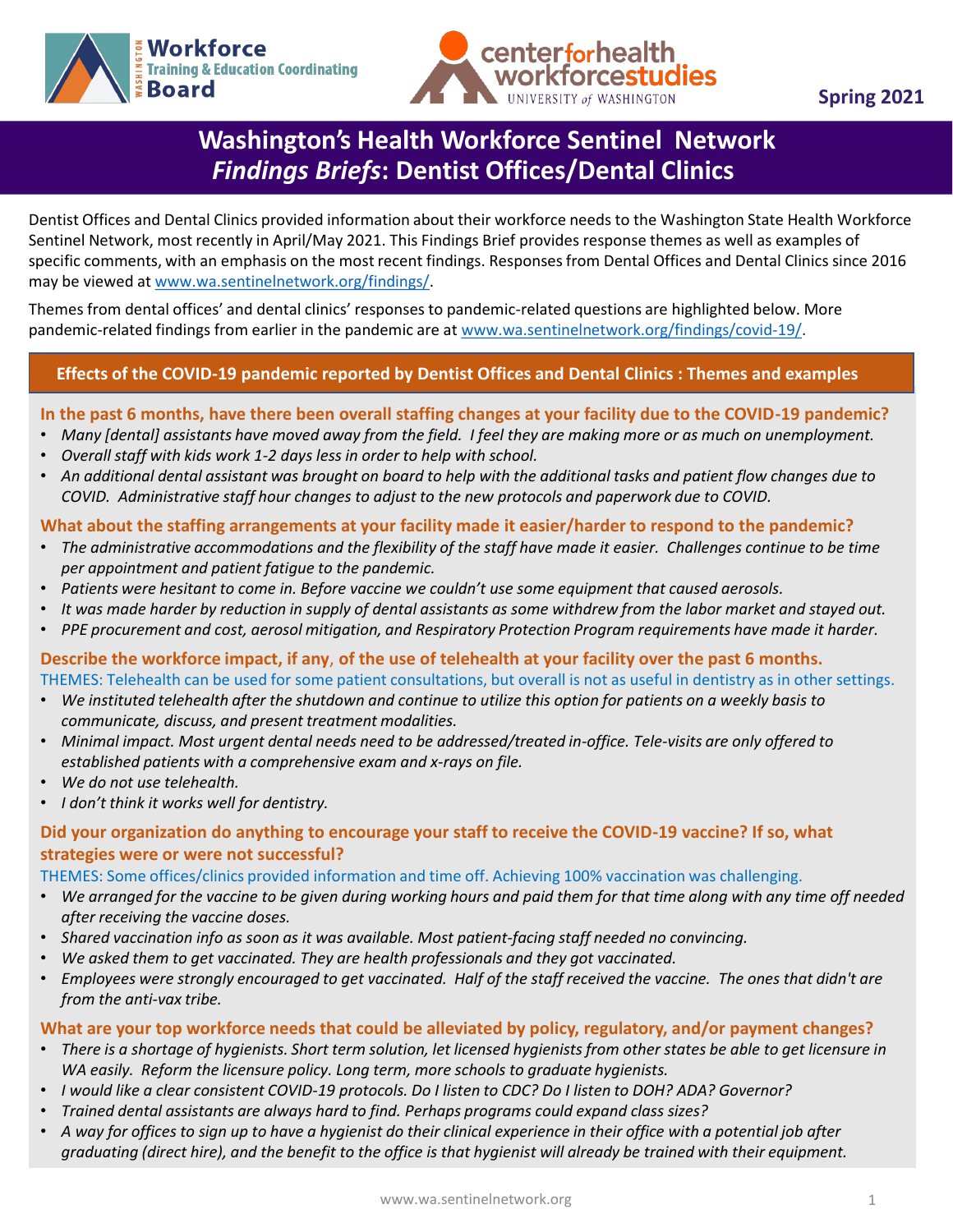# **Dentist Offices/Dental Clinics (Spring 2021)**

Between 2016 and 2021, over the course of 10 reporting periods, Dentist Offices, Dental Clinics, and other health care facilities in Washington provided key, on-the-ground information to the Washington State Health Workforce Sentinel Network. Below are highlights of trends over time and recent findings. More findings from Dentist Offices and Dental Clinics, along with those from other health care facilities, are at wa.sentinelnetwork.org.

## **Dentist Offices/Dental Clinics - Occupations with exceptionally long vacancies: 2018-2021**

| Top occupations cited as having exceptionally long vacancies by date of reporting* |                                                    |                            |                            |                                                                         |                                          |                                       |       |
|------------------------------------------------------------------------------------|----------------------------------------------------|----------------------------|----------------------------|-------------------------------------------------------------------------|------------------------------------------|---------------------------------------|-------|
| Rank                                                                               | Summer 2018                                        | Spring 2019                | <b>Fall 2019</b>           | Spring 2020                                                             | <b>Fall 2020</b>                         | Spring 2021                           |       |
| 1                                                                                  | <b>Dental</b><br>assistant                         | <b>Dental</b><br>hygienist | <b>Dental</b><br>assistant | <b>Dental</b><br>hygienist                                              | <b>Dental</b><br>assistant               | <b>Dental</b><br>assistant            |       |
|                                                                                    |                                                    |                            |                            |                                                                         | <b>Dental hygienist</b>                  | <b>Dental hygienist</b>               |       |
| $\overline{2}$                                                                     | Dental<br>hygienist                                | <b>Dental</b><br>assistant | Dental<br>hygienist        | <b>Dental</b><br>assistant                                              | No additional<br>occupations<br>reported | <b>Dentist</b>                        | 个     |
| 3                                                                                  | <b>Dentist</b>                                     | <b>Dentist</b>             | <b>Dentist</b>             | <b>Dentist</b>                                                          |                                          | <b>Office personnel</b>               | Most  |
|                                                                                    |                                                    |                            |                            | <b>Office personnel</b>                                                 |                                          | <b>Medicaid navigator</b>             | cited |
| 4                                                                                  | Multiple occupations<br>cited at same<br>frequency | Office<br>personnel        | cited at same<br>frequency | Multiple occupations Multiple occupations<br>cited at same<br>frequency |                                          | No additional<br>occupations reported |       |

\*Responses prior to Summer 2018 not shown due to low response counts

#### **Demand for healthcare workforce reported by Dentist Offices and Dental Clinics**

- *Dental Assistants are high turnover; e.g. as soon as we get one trained they leave for better pay or benefits at another clinic and we have to try to recruit again. We have a hard time finding trained/experienced dental assistants.*
- *[Dental assistant, administrative personnel] More hands needed due to the changes in COVID prevention practices.*
- *[Dental hygienist] High demand resulting from many dental personnel being disincentivized to return to work as a result of additional federal unemployment payments.*

#### **Reasons for vacancies reported by Dentist Offices and Dental Clinics**

#### **Employers report that people are reluctant to work in an environment they perceive as high-risk.**

- *[Dental hygienist] Some have chosen to leave the field and others have reduced the days/hours they work.*
- *[Dental hygienist] State-wide shortage of hygienists, due to pandemic concerns and general shortages.*
- *[Multiple occupations] Covid.*

#### **Reasons for worker retention/turnover problems reported by Dentist Offices and Dental Clinics**

#### **Some turnover issues related to the COVID-19 pandemic, but other issues were present before the pandemic.**

- *[Dental hygienist] Because of limited personnel, dental offices try to lure employees away from other offices by offering much higher salary and benefits.*
- *[Dental hygienist] Retirement or decrease in working hours.*
- *[Dental hygienist] 1 part time hygienist retired, and 1 full time hygienist left for maternity leave and decided to stay at home from now on..*